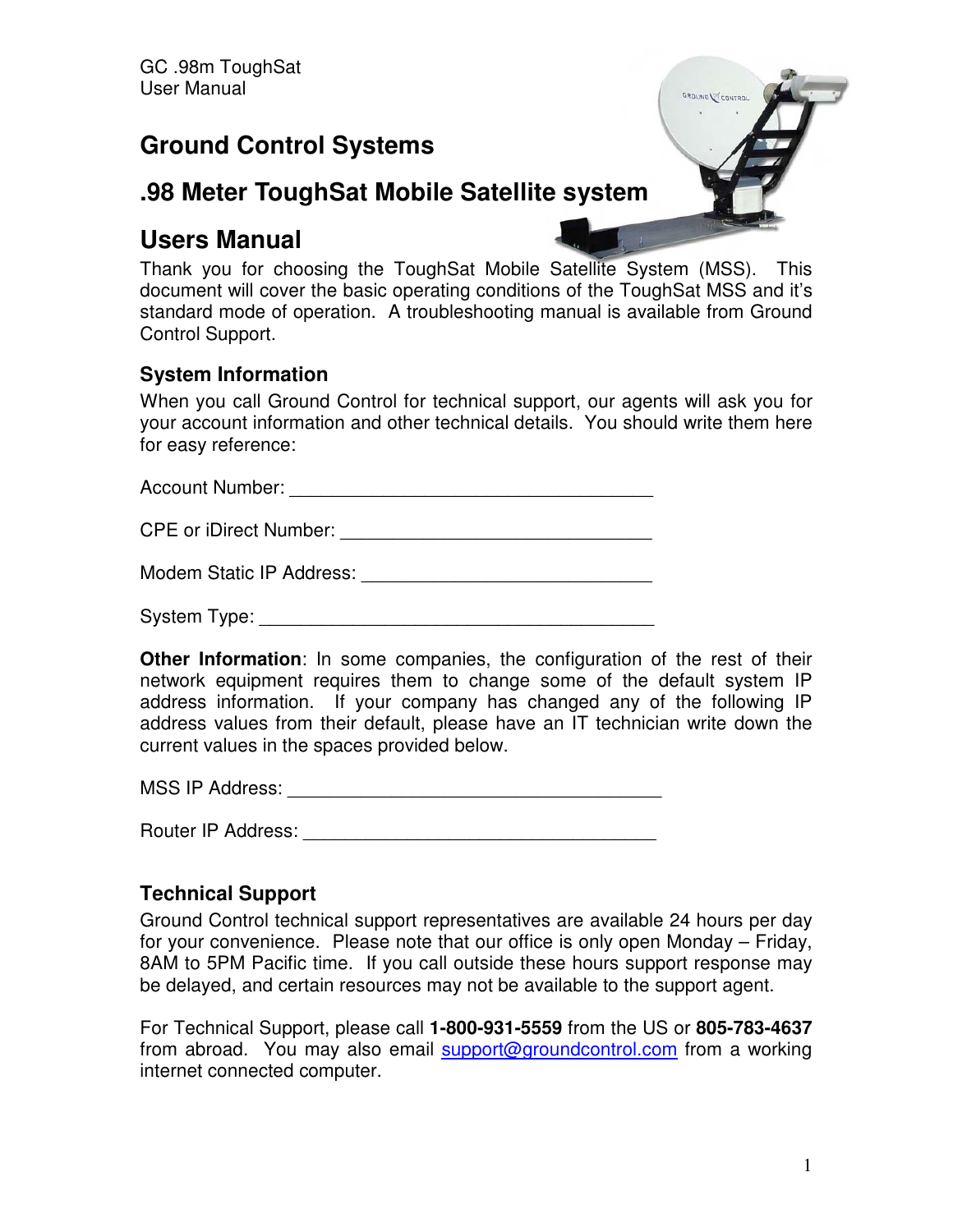## *How to Use this Manual*

This manual has describes the normal operating mode of the ToughSat MSS and its features, as well as how to use them. If you need to install a ToughSat MSS, configure an MSS FlyAway, or perform Troubleshooting, those modules are available from Ground Control, and may be found after the end of the operations manual.

Throughout the document, you will find the following symbols, which indicate places to be extra careful while operating this equipment.



 Indicates that you should proceed with caution due to the potential for damage your system, or injury to yourself. Under certain circumstances, a Ground Control support technician may instruct you to do these things during the course of normal troubleshooting. Be certain that even when you have been instructed to do so, you follow all normal safety precautions.



Indicates that the next section of the manual should be read and understood in it's entirety before attempting to perform the task on the system.



Indicates something that must be remembered, as in instructions from an earlier step.

If you need to use your system in its normal operating mode, please **continue on the next page.** 

If you need to install a new MSS, please refer to the Installation Manual. If you need to configure an MSS FlyAway, please refer to the FlyAway Manual. If you need to troubleshoot a non-functional MSS, please refer to the Troubleshooting Manual.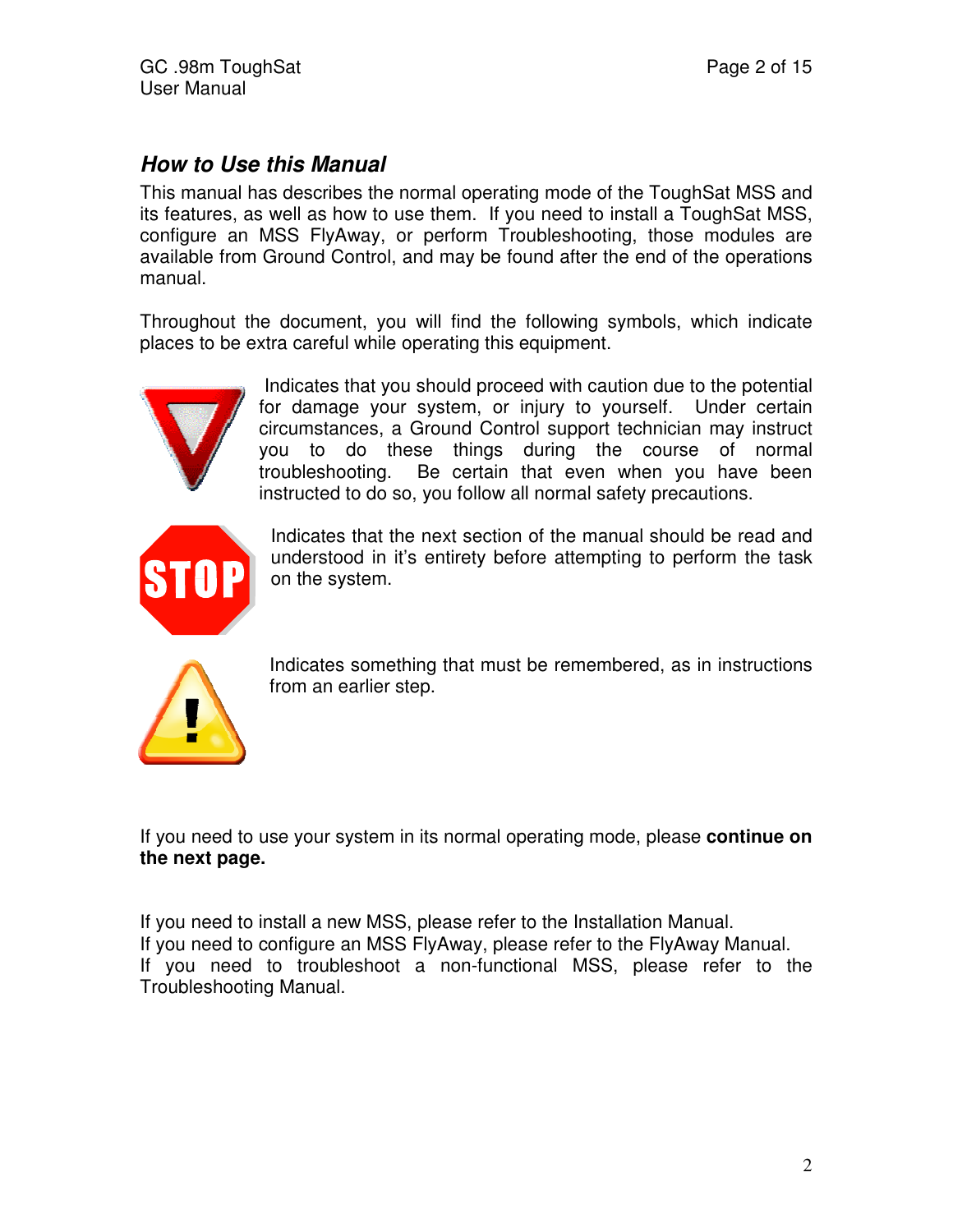

# **Important warning regarding your Ground Control Toughsat MSS System**

All power to the unit (controller, modem, external network devices) MUST be disconnected when connecting the satellite mount (dish) to the internal electronics (controller and modem).

Permanent damage will occur to the unit causing it to cease functionality until the unit is returned to Ground Control's facility for repairs. This damage is NOT covered under the unit's warranty.

If you have any questions regarding connecting or operating your Ground Control Toughsat MSS System, stop and please contact our Technical Support Team immediately for assistance to prevent damaging your equipment. You can contact our 24/7 Support Team at the following:

> USA Toll Free: 1-800-931-5559 International: 00-1-805-783-4633 Email: support@groundcontrol.com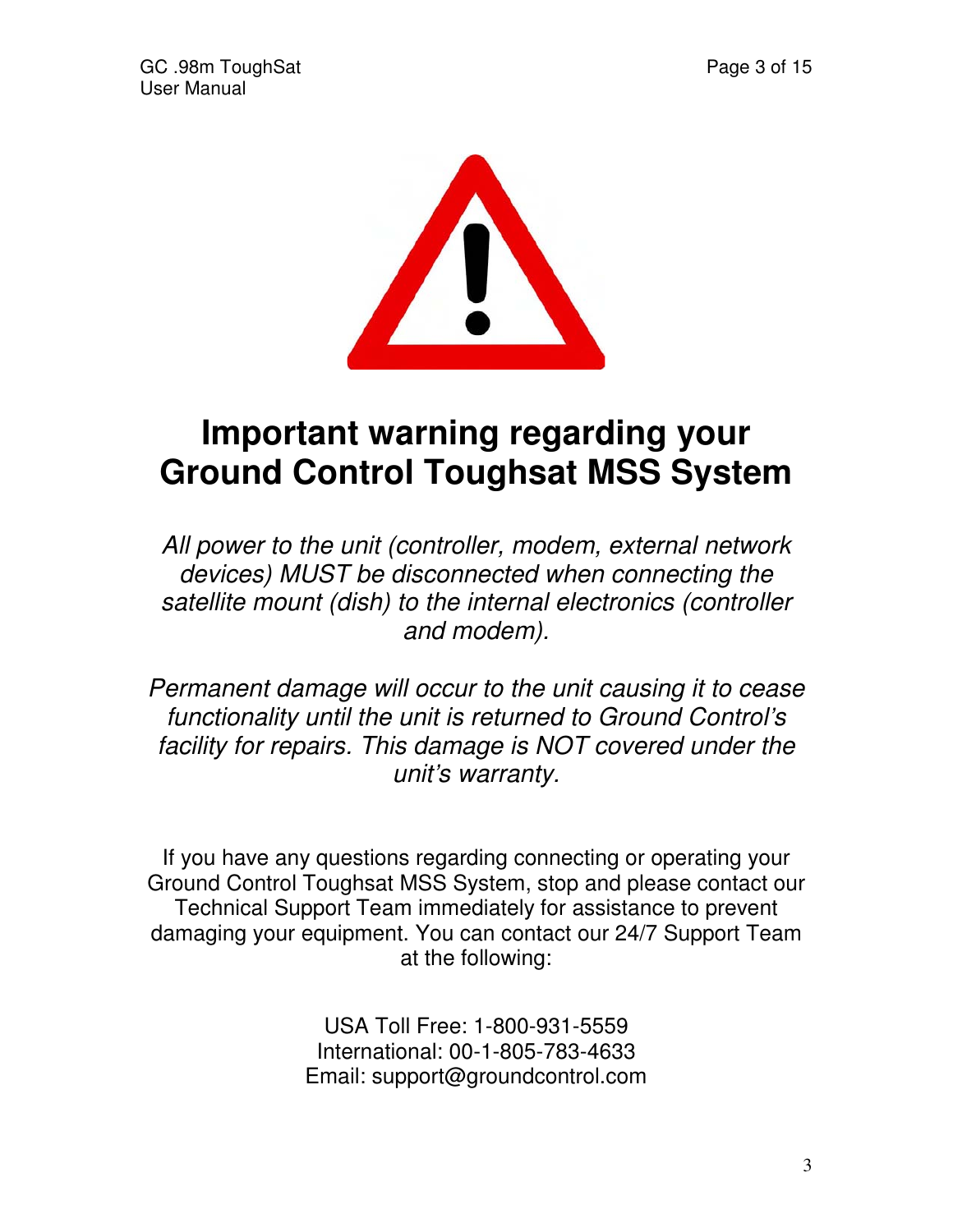## *MSS System Diagram*

To operate the ToughSat requires a thorough understanding of how the system is configured and how its component pieces communicate. The following is a good "quick reference" to how the system is set up. This diagram is a "logical connection" map, and does not reflect physical positioning or cable runs. All parts are labeled.



Green lines are standard RJ-45 Cat 5, 5e, or 6 UTP cable. The loop of Ethernet cable on the back of the GC Controller must be connected to both the "Port 1" and "Mount Control" Ethernet ports on the back of the controller.

In the event that you are using the optional Remote Keypad, connect the keypad to the GC Controller using RJ-11 phone cable to the socket marked "Remote Keypad".

The red and blue lines are Belden 1694A Co-Axial cable. The Rx cable from the MSS Mounting plate should be connected to the "Dish LNB" stud on the back of the GC Controller. The 2<sup>nd</sup> Rx cable should go from the "To Modem Rx" stud on the back of the Congroller to the "Rx" stud on the back of the satellite modem. The Tx cable should go from the "Tx" stud on the back of the modem to the "Tx" stud on the MSS Mounting plate.

The black line represents a multi-cable control and power bundle that connects to the back of the GC controller with a one-way barrel pin connector marked "Mount I/O". Do not modify these cables or their connector in any way. Doing so will void the warranty on your MSS and will render this equipment non-operational.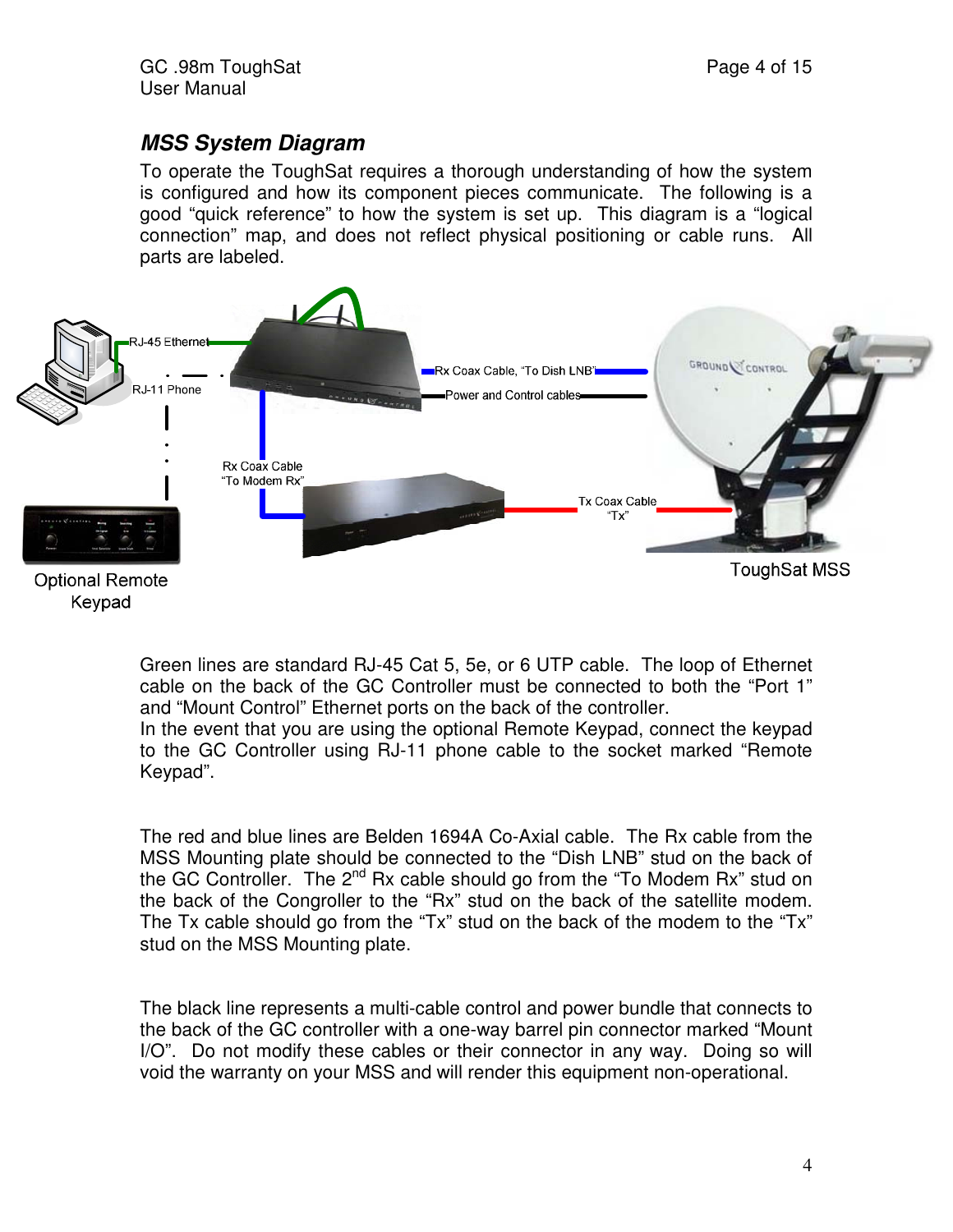

Remember: if any coax cables are damaged, they must be replaced with Belden 1694A cables. Use of any other brand or specification of cable will cause your ToughSat MSS to fail during satellite search. If you need replacement cables, contact Ground Control Support.

For laptops and other portable devices, the ToughSat MSS provides a secure wireless access point. If you wish to use this, you will not need to have an Ethernet cable going to your computer, though you will need a wi-fi access card. For more information on how to set up the wireless access to your device, please contact your network administrator.

## *Basic Operating Conditions*

Before deploying the ToughSat, make sure that all location-specific conditions are suitable for operation of satellite equipment. Like all satellite internet systems, the ToughSat MSS has some special weather considerations, though all efforts have been made to minimize them.

#### **Weather**

First and foremost, weather can and will prevent you from getting online. Water is very good at absorbing the radio-waves that are used to make a satellite internet connection. Most satellite systems will not operating during storms, periods of rain, or thick cloud conditions. While the ToughSat MSS has a larger transmitter, which may allow it to perform in some of these conditions, successful operation of this system is not guaranteed. Further, operation of this equipment during any of these conditions may pose a special hazard.



CAUTION: Operation of any electronic or radio device under conditions of storm (including lightning, thunder, heavy rain, or related conditions) can damage the equipment permanently. Further, by operating metalcontaining equipment during these conditions, you may make yourself a target for lightning strike. Always follow proper safety precautions during periods of inclement weather.

The MSS is also resistant to loss of service due to heavy clouds. Heavy clouds contain excess amounts of moisture, which can and will absorb the radio signal used to make a satellite internet connection. Because of it's larger transmitter, the ToughSat may be resistant to loss of service due to heavy clouds, though operation of the system during periods of heavy-cloud weather is not guaranteed.

#### **Location and Line of Sight**

When choosing a place to set up your satellite equipment, please keep the following things in mind. First, all satellite systems require constant line of sight access to the satellite in the sky, which means that you must choose your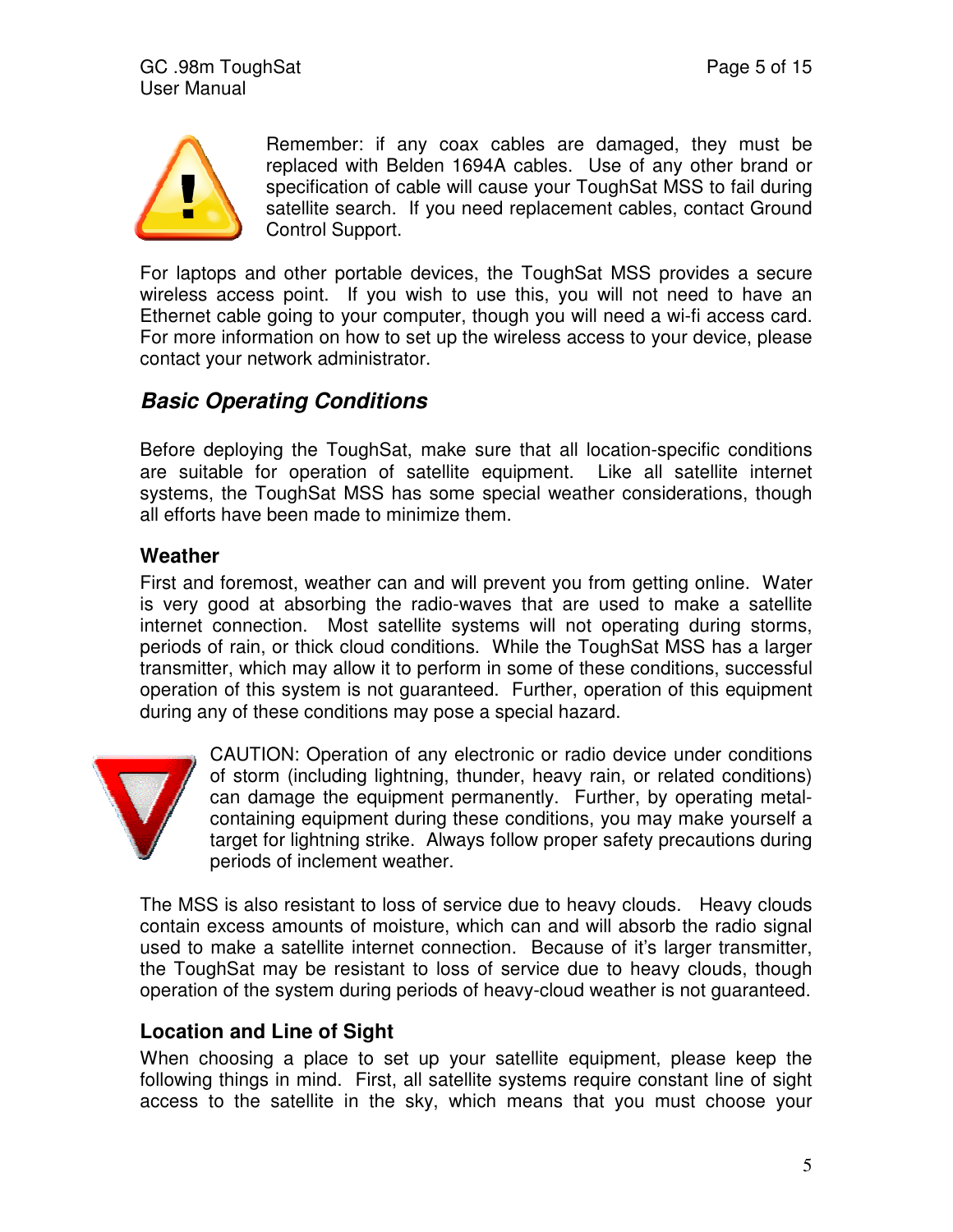location with care. Small obstructions may sometimes be ignored, but that is never guaranteed. Large obstructions – such as trees, buildings, power poles, etc – must be avoided. The MSS requires a clear view of the southern hemisphere sky for operation in the continental US. Second, there are other things that can obstruct your signal through radio-spectrum interference. High voltage power lines may cause interference with the satellite signal, reducing performance or preventing access altogether. Radar emitters, such as those found at airports, in police vehicles, and in certain areas as part of speedenforcement measures, will also prevent the satellite system from obtaining a signal lock. Further, radar installations can shut off an already established satellite link by causing harmful interference.



Remember: Use good judgment when choosing a set-up location. Try to choose an area with no obstructions to the south, and no other sources of radio or radar interference.

## *Normal Start-Up Mode*

#### **Powering Up**

The first step in operating your MSS is to make sure that all components have power, and are switched on. Begin with your service provider modem. Locate your modem:



… or …

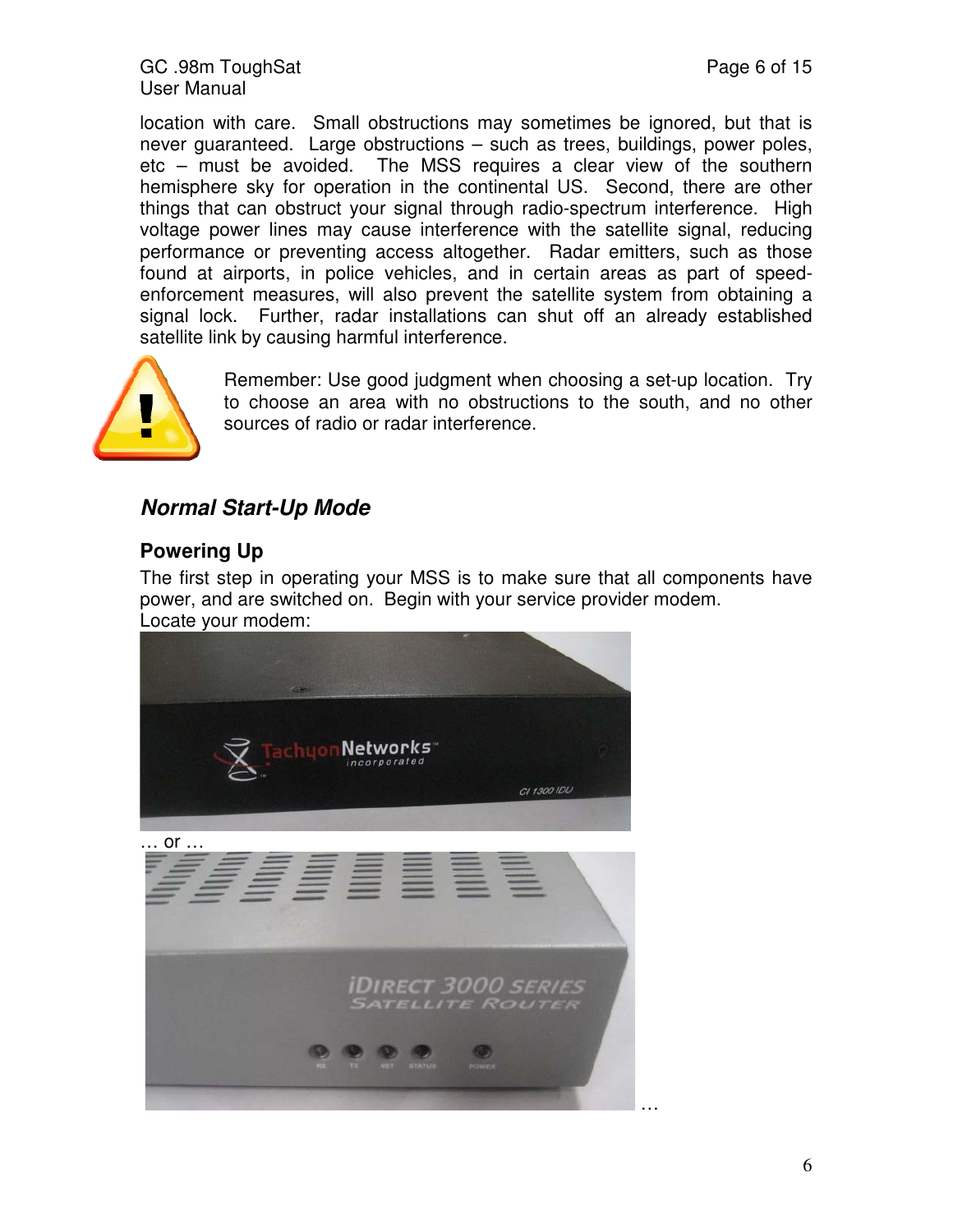Make sure that the power cable to your modem is plugged in.



… or …



Now make sure that the power switch is turned to the "ON" position, also signified by the single line.



Please note that an iDirect modem does not have a power switch; to power the unit on, simply plug it in.

When you have turned on your modem, wait approximately two minutes for your modem to become operational. If your system is using a Tachyon Network modem, you should listen for the two rapid beeps occurring approximately 90 seconds after startup to indicate that the modem is available and ready. An iDirect modem will not give any status beeps.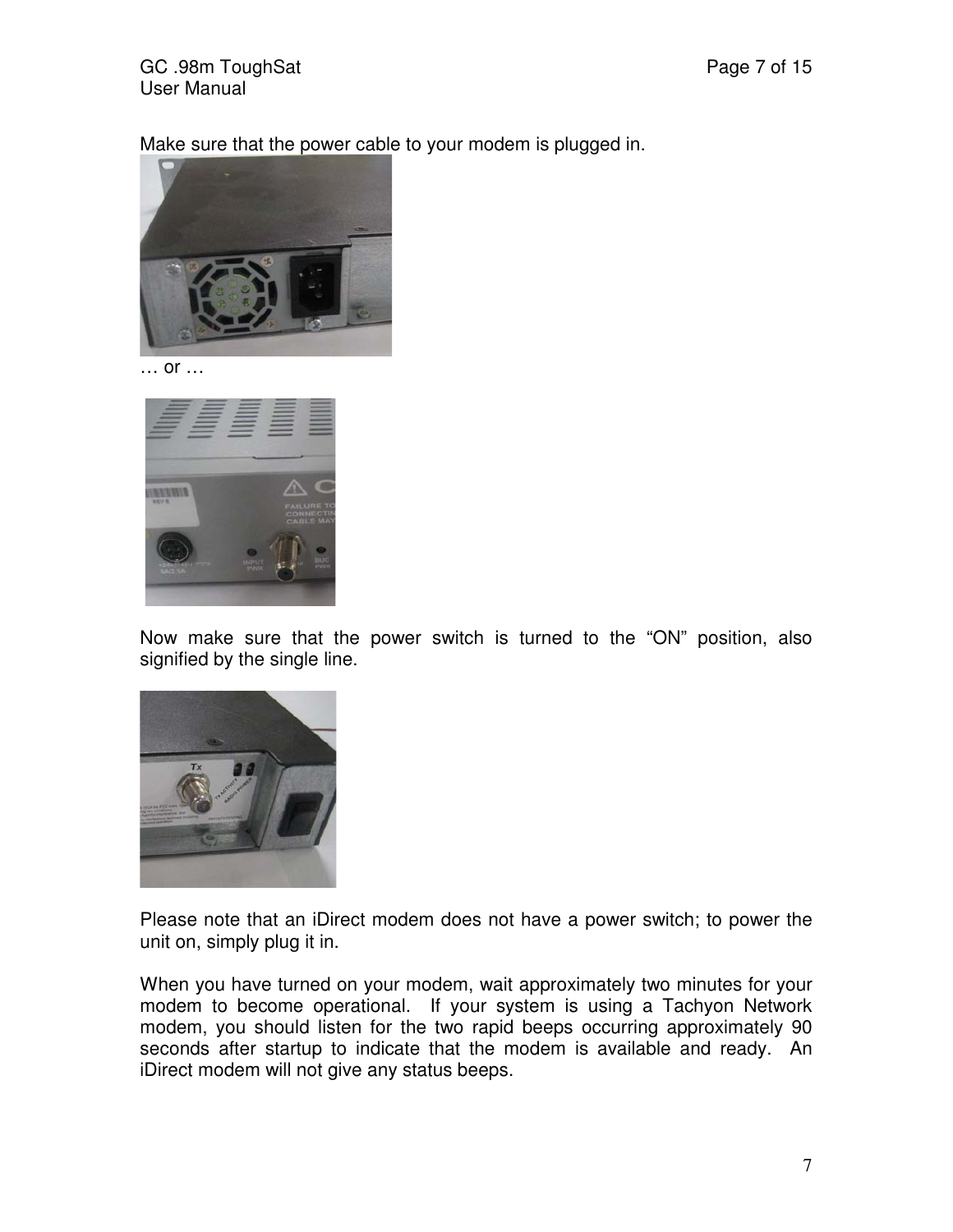#### GC .98m ToughSat **Page 8 of 15** User Manual

When the modem is powered on, locate the GC Controller.



The GC Controller has a power cable and a switch, which need to be plugged in and turned to the "ON" position, signified by the single line.

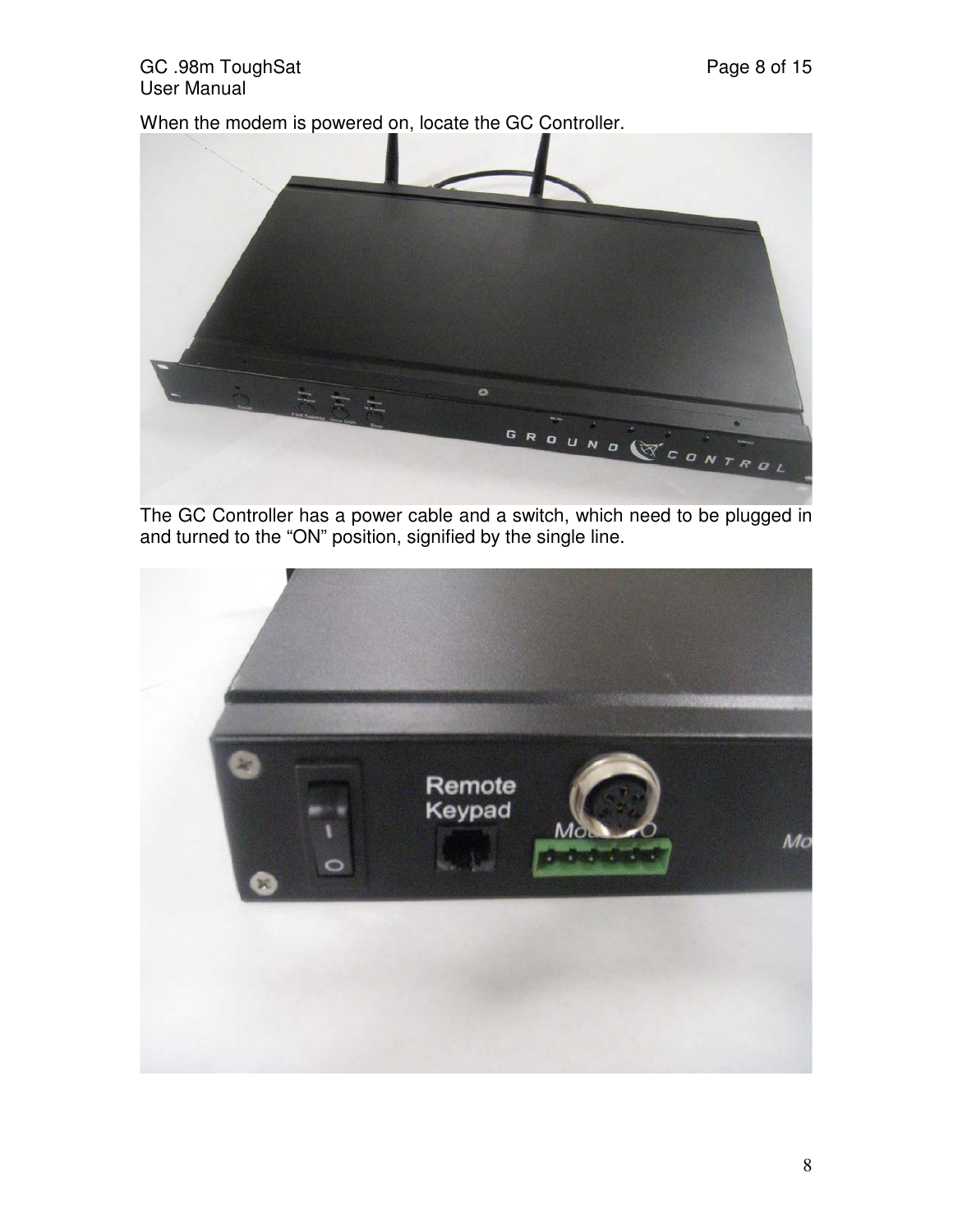GC .98m ToughSat **Page 9 of 15** User Manual

When this unit is powered on, the Dish Transceiver and the internal router will both be powered up simultaneously. After approximately one to two minutes, your MSS will be ready to deploy.



Remember: For proper operation, the MSS should be powered on with the modem first, then the GC Controller. Any optional equipment or add-on network equipment should not be powered on until after the MSS has gotten online. If you need this equipment to lock onto the signal without the modem present, continue with "Advanced

Operation".

#### **Deploying the Dish Transceiver**

Under normal operating conditions, the ToughSat MSS can be operated with the push of a button. There are two ways to deploy the ToughSat MSS; first, by using the GC Controllers on-board "One Step" buttons or the One Step buttons on the optional remote keypad. Second, you may use the GC Controller's web interface.

# *"One Step" Buttons*  Locate the one step buttons on the face of the GC Controller … Moving **Searching Stowed** On Signal Error **TX Enabled Reset** Find Satellite Stow Dish **Stop**

… or on the optional remote keypad.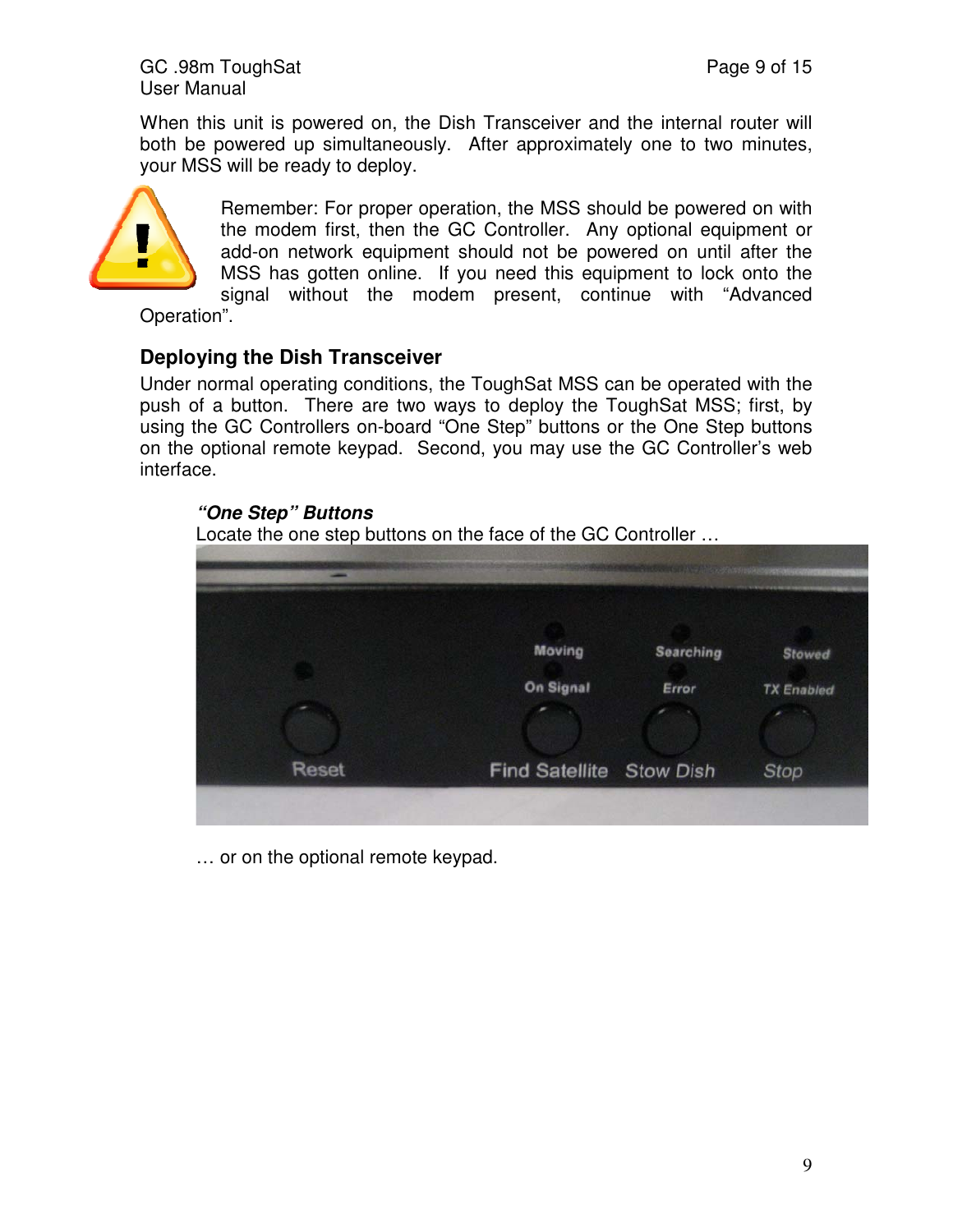

Once you have located the buttons, press "Find Satellite". If using the optional Remote Keypad, you will need to press the "Power" button first to activate the remote keypad. After pressing "Find satellite", the MSS will begin to elevate, raising it from it's stowed position to it's operating height. Once it has reached it's operating height, the MSS will begin to search through the sky, looking for the satellite signal. If using the one step buttons or the optional remote keypad, you may observe some changes to the status lights. When the green "On Signal" and "Tx Enabled" lights come on, then the unit is ready to be operated.

#### *Using the Web Interface*

The GC Controller's built-in web interface is the preferred method of operating the MSS, and is the only way to perform troubleshooting steps. To begin, connect your computer to the back of the GC Controller, in port number 2. When that is done, bring up your web browser …



… and put your cursor in the address bar, here …

|              |                                                     | C Ground Control - Windows Internet Explorer |  |
|--------------|-----------------------------------------------------|----------------------------------------------|--|
|              | $\leftarrow$ $\bullet$ http://192.168.1.2/INDEX.HTM |                                              |  |
| File<br>Edit | View Favorites Tools Help                           |                                              |  |
|              | Ground Control                                      |                                              |  |

… or here …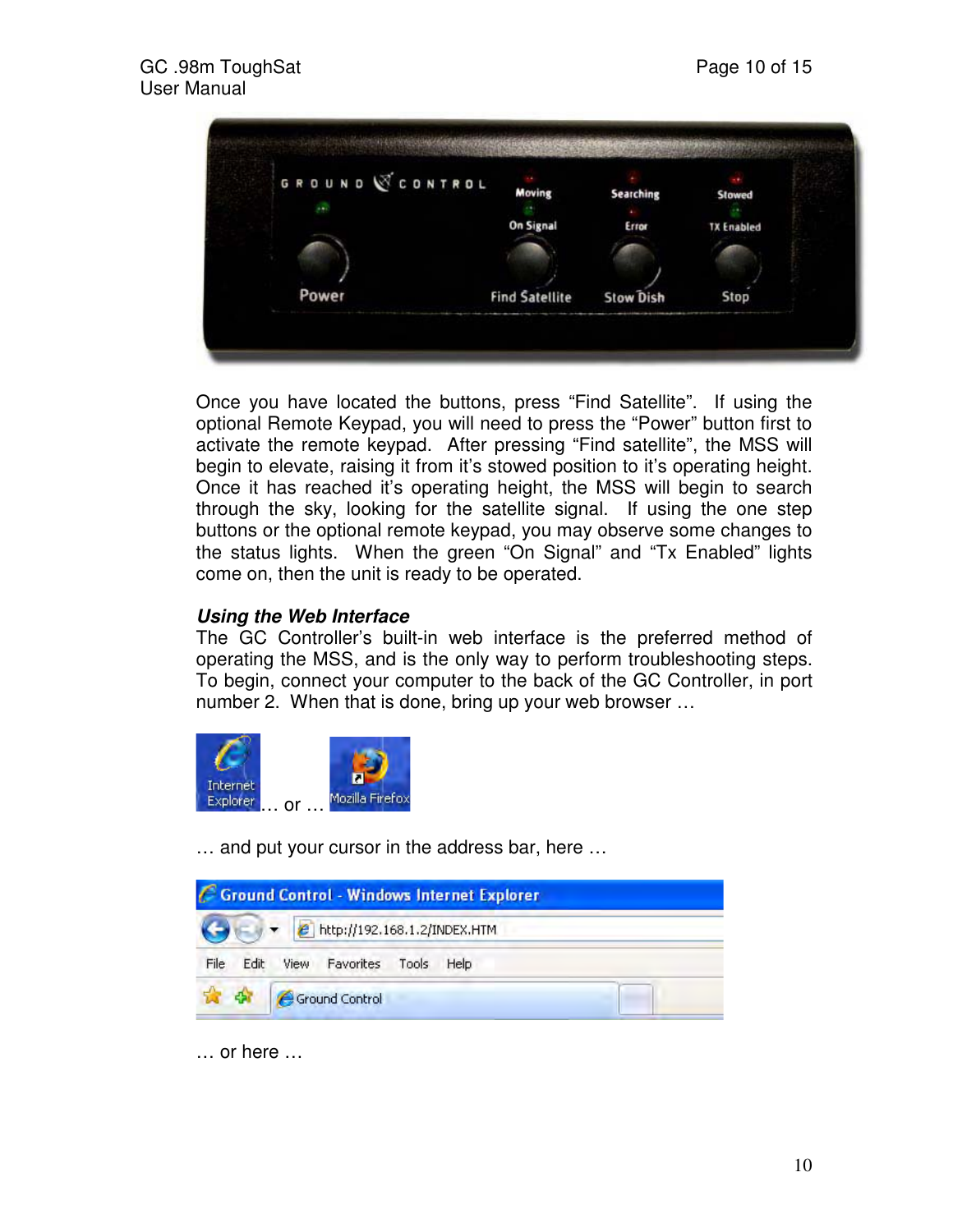

And type in 192.168.1.2 , then press "Enter". This will bring up the GC Control Page. First, look to the lower left quadrant of the screen, to the "Input Data" Section:

| <b>Tachyon Modem</b><br><b>Main Page</b>                                                                                                               | <b>Setup Screen</b><br><b>Satellite Settings</b>                                                  | <b>Manual Control</b>                                                                                             |  |
|--------------------------------------------------------------------------------------------------------------------------------------------------------|---------------------------------------------------------------------------------------------------|-------------------------------------------------------------------------------------------------------------------|--|
| <b>CALCULATED SKY POSITION</b><br>MOUNT AZIMUTH: 0.0<br>MAG AZIMUTH: 134.5<br>ELEVATION: 133.8<br><b>SKEW: -25.3</b>                                   | <b>MODEM / MOUNT INFO</b><br><b>SKTilt: 1.0 ELTilt: -0.8</b><br>Have not needed to read the modem | Main Page<br>Before you can find signal, the<br>GPS signal must be OK or<br>overridden<br><b>View Help Topics</b> |  |
| <b>INPUT DATA</b><br><b>GPS Signal OK</b><br>GPS: 35.50551"N 120.69207"W<br>REFERENCE SATELLITE: 117 "W<br>TARGET SATELLITE: 101 "W<br><b>OVERRIDE</b> | SIGNAL QUALITY: 0<br>AZ: 180.4 FL: 23.5 SK: -0.3 MC: 0.0<br>Status: Dish Stowed                   | <b>History</b><br><b>SERIAL#: 10730</b><br>FW VER: 01-12-09 02-55pm                                               |  |
| <b>FIND SATELLITE</b>                                                                                                                                  | <b>STOW DISH</b><br><b>STOP</b>                                                                   | GROUND CONTROL                                                                                                    |  |

Confirm that it displays "GPS Signal OK" and has GPS coordinates. Without this information, or if the MSS does not display "GPS Signal OK", the MSS will not deploy. Once you have confirmed this, look for "Reference Satellite" and make sure it is the same thing as "Target Satellite". When all of these things are true, click on "Find Satellite"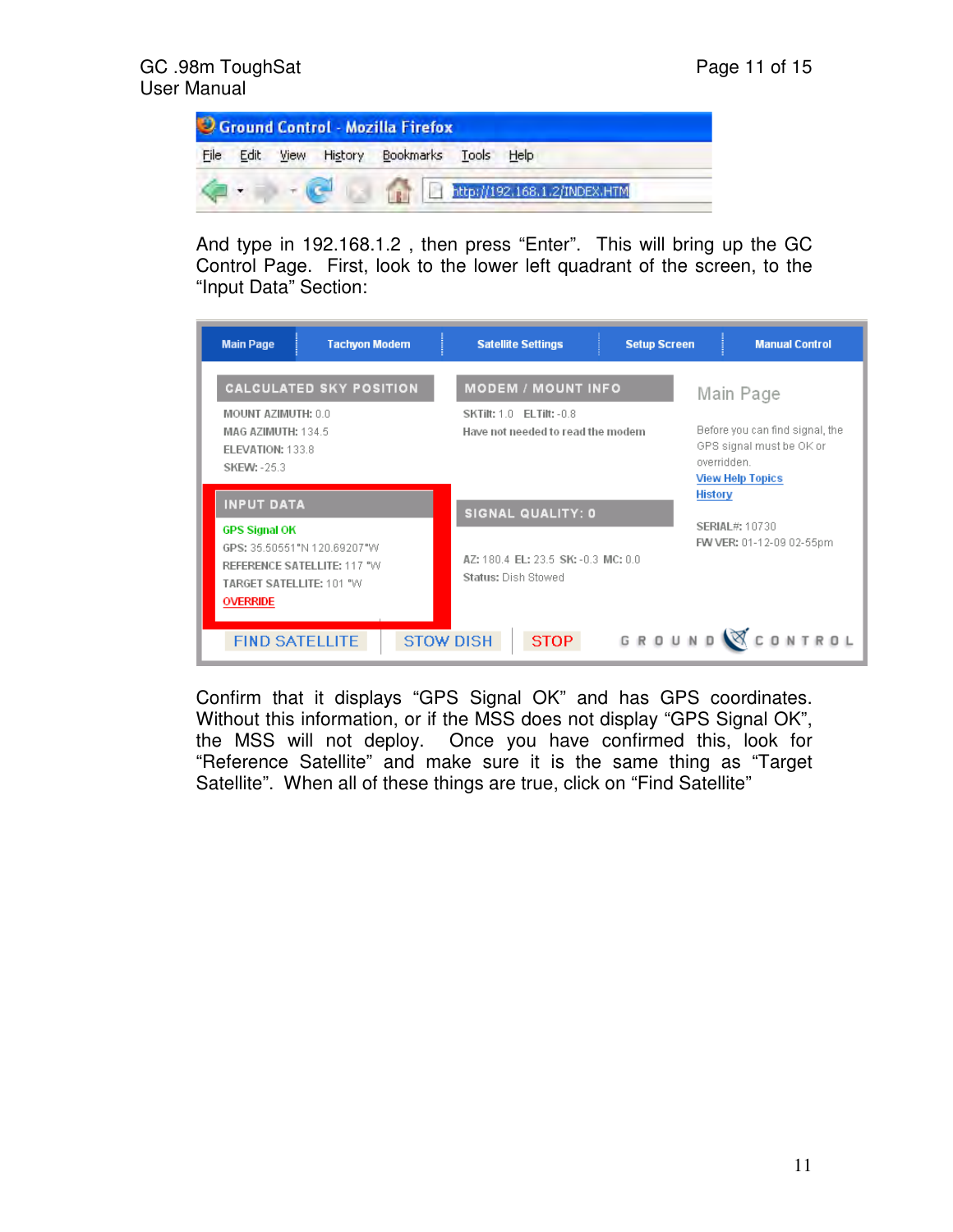#### GC .98m ToughSat **Page 12 of 15** User Manual

| <b>Tachyon Modem</b><br><b>Main Page</b>                                                                                          | <b>Satellite Settings</b>                                            | <b>Setup Screen</b>                                                                                                    | <b>Manual Control</b>    |
|-----------------------------------------------------------------------------------------------------------------------------------|----------------------------------------------------------------------|------------------------------------------------------------------------------------------------------------------------|--------------------------|
| <b>CALCULATED SKY POSITION</b>                                                                                                    | <b>MODEM / MOUNT INFO</b>                                            |                                                                                                                        | Main Page                |
| MOUNT AZIMUTH: 0.0<br>MAG AZIMUTH: 134.5<br><b>ELEVATION: 133.8</b><br><b>SKEW: -25.3</b>                                         | <b>SKTilt: 1.0 ELTilt: -0.8</b><br>Have not needed to read the modem | Before you can find signal, the<br>GPS signal must be OK or<br>overridden<br><b>View Help Topics</b><br><b>History</b> |                          |
| <b>INPUT DATA</b>                                                                                                                 | SIGNAL QUALITY: 0                                                    |                                                                                                                        | <b>SERIAL#: 10730</b>    |
| <b>GPS Signal OK</b><br>GPS: 35.50551"N 120.69207"W<br>REFERENCE SATELLITE: 117 °W<br>TARGET SATELLITE: 101 "W<br><b>OVERRIDE</b> | AZ: 180.4 EL: 23.5 SK: -0.3 MC: 0.0<br>Status: Dish Stowed           |                                                                                                                        | FW VER: 01-12-09 02-55pm |
| <b>FIND SATELLITE</b>                                                                                                             | <b>STOW DISH</b><br><b>STOP</b>                                      | GROUND                                                                                                                 | <b>CONTROL</b>           |

Now look at the "Signal Quality" section, here:

| <b>Main Page</b>                                                                                                     | <b>Tachyon Modem</b>                                       |  | <b>Satellite Settings</b>                                                                                                 | <b>Setup Screen</b> |  | <b>Manual Control</b>                                                                                                               |  |  |
|----------------------------------------------------------------------------------------------------------------------|------------------------------------------------------------|--|---------------------------------------------------------------------------------------------------------------------------|---------------------|--|-------------------------------------------------------------------------------------------------------------------------------------|--|--|
| <b>CALCULATED SKY POSITION</b><br>MOUNT AZIMUTH: 0.0<br>MAG AZIMUTH: 134.5<br>ELEVATION: 133.8<br><b>SKEW: -25.3</b> |                                                            |  | <b>MODEM / MOUNT INFO</b><br><b>SKTilt: 1.0 ELTilt: -0.8</b><br>Have not needed to read the modem                         |                     |  | Main Page<br>Before you can find signal, the<br>GPS signal must be OK or<br>overridden<br><b>View Help Topics</b><br><b>History</b> |  |  |
| <b>INPUT DATA</b><br><b>GPS Signal OK</b><br>TARGET SATELLITE: 101 "W<br><b>OVERRIDE</b><br><b>FIND SATELLITE</b>    | GPS: 35.50551"N 120.69207"W<br>REFERENCE SATELLITE: 117 °W |  | <b>SIGNAL QUALITY: 0</b><br>AZ: 180.4 EL: 23.5 SK: -0.3 MC: 0.0<br>Status: Dish Stowed<br><b>STOW DISH</b><br><b>STOP</b> | GROUN               |  | <b>SERIAL#: 10730</b><br>FW VER: 01-12-09 02-55pm<br>CONTROL                                                                        |  |  |

and you will see what the MSS is doing at this moment, in the "Status" line. The MSS will search for signal, and when it's ready, it will display "Passed Test, System Online".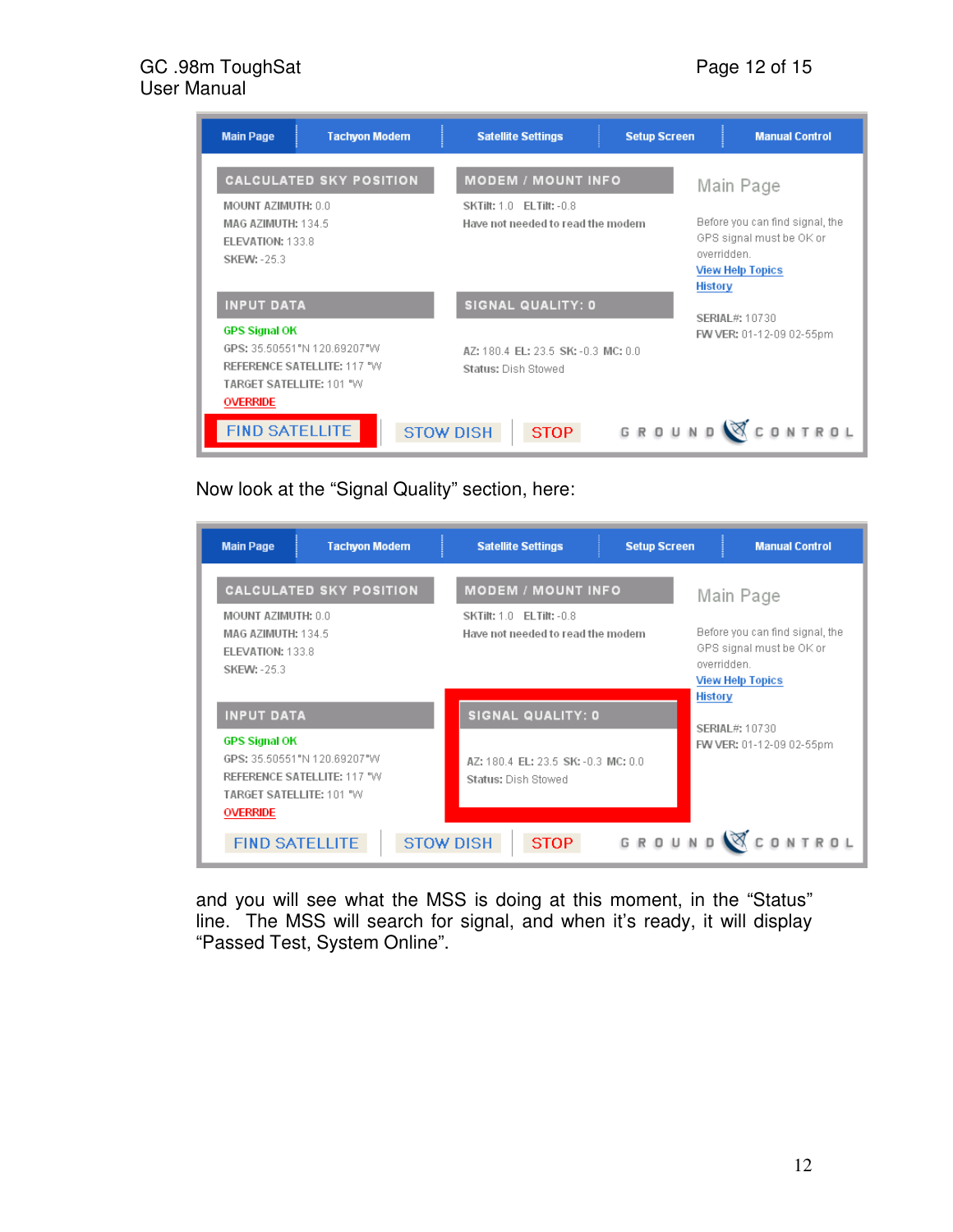#### GC .98m ToughSat **Page 13 of 15** User Manual

| <b>Main Page</b>                                                                                | <b>Tachyon Modem</b>                                              | <b>Satellite Settings</b>                                                                                 | <b>Setup Screen</b> | <b>Manual Control</b>                                                                                                  |
|-------------------------------------------------------------------------------------------------|-------------------------------------------------------------------|-----------------------------------------------------------------------------------------------------------|---------------------|------------------------------------------------------------------------------------------------------------------------|
|                                                                                                 | <b>CALCULATED SKY POSITION</b>                                    | <b>MODEM / MOUNT INFO</b>                                                                                 |                     | Main Page                                                                                                              |
| <b>MOUNT AZIMUTH: 198.0</b><br>MAG AZIMUTH: 134.5<br>FLEVATION: 133.8<br><b>SKEW: -25.3</b>     |                                                                   | <b>SKTilt: 0.6 ELTilt: -1.0</b><br>Tx Es/N0: 17.4<br>Rx Eb/N0: 9.3                                        |                     | Before you can find signal, the<br>GPS signal must be OK or<br>overridden<br><b>View Help Topics</b><br><b>History</b> |
| <b>INPUT DATA</b><br><b>GPS Signal OK</b><br><b>TARGET SATELLITE: 101 °W</b><br><b>OVERRIDE</b> | GPS: 35 50554°N 120 89200°W<br><b>REFERENCE SATELLITE: 101 "W</b> | <b>SIGNAL QUALITY: 62</b><br>AZ: 198.1 EL: 135.0 SK: -24.0 MC: 1.0<br>Status: Passed Tests: System Online |                     | <b>SERIAL#: 10730</b><br>FW VER: 01-12-09 02-55pm                                                                      |
| <b>FIND SATELLITE</b>                                                                           | <b>STOW DISH</b>                                                  | <b>STOP</b>                                                                                               | GROUN               | CONTROL                                                                                                                |

You are now ready to begin browsing!

## *Stowing the Dish*



When you are done using the system, the MSS must be stowed before moving of the vehicle can take place. Failure to stow the MSS before moving the vehicle may cause damage to your dish and will void your warranty.

When the MSS is commanded to stow, the unit begins its stowing process automatically, and will not stop until it is stowed, or encounters heavy resistance. Resistance sufficient to stop the MSS from stowing may damage your dish. Make sure that when you are stowing the MSS, the area where it must go is clear of obstructions.

#### **Stowing the Dish Transceiver**

The first step in the stowing process is to lower the MSS from it's deployed and operational position. There are two ways to achieve this.

#### *Using the One Step Buttons*

To stow the MSS using the one step buttons, first locate them on the front of the GC Controller, or on the optional Remote Keypad. If the MSS is currently moving, press the "Stop" button, once. Wait for the LED to illuminate indicating that it has stopped. Then press the "Stow" button. At this point, the MSS will begin to automatically reorient itself for stowing, and put itself down into it's stowed position.

#### *Using the GC Controller Web Interface*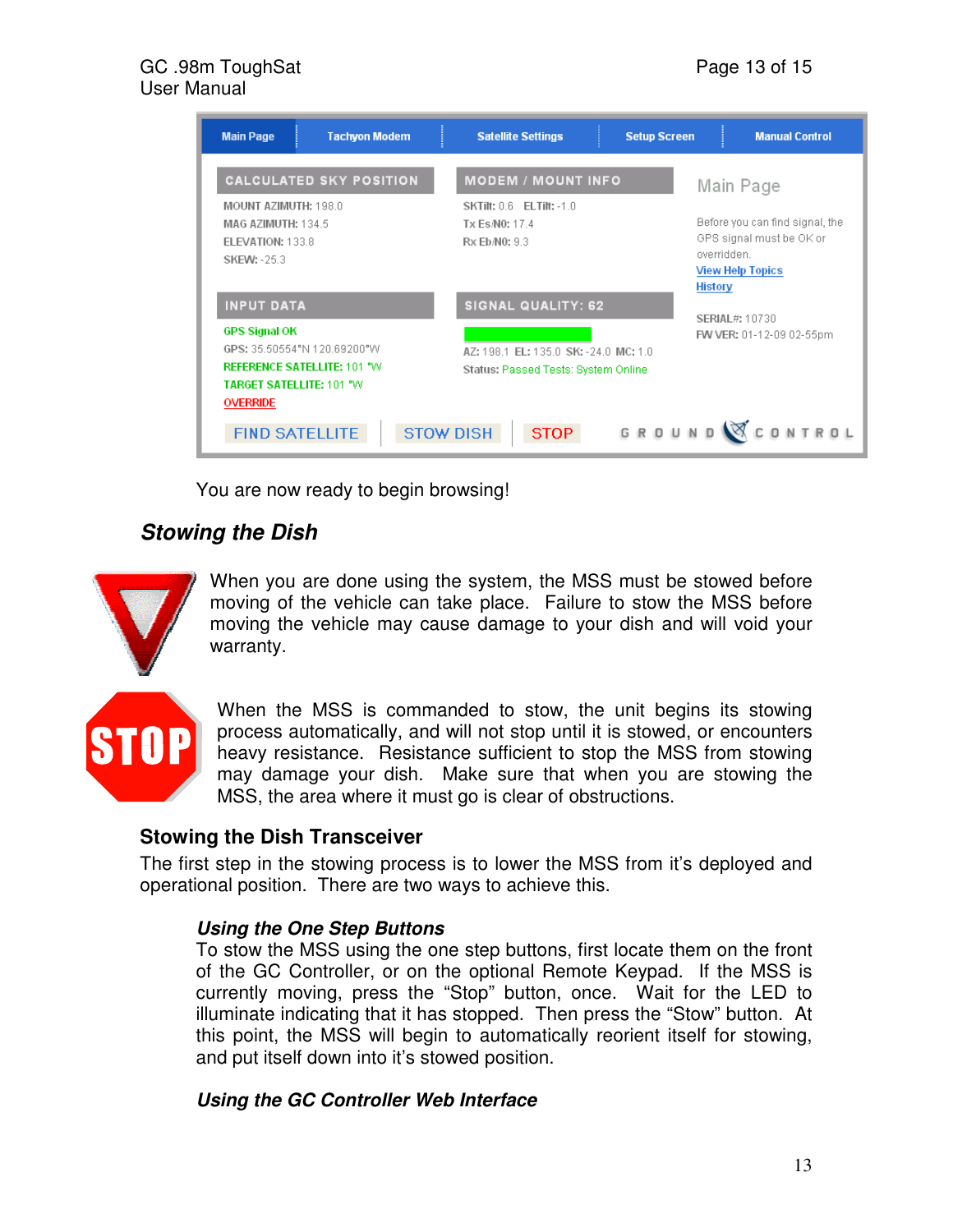When using the GC Controller Web Interface, stowing the dish is as simple as deploying it. Log into the GC Controller web interface by typing 192.168.1.2 into your browsers address bar. When the page loads, look to the bottom right.

If the MSS is moving, click on the "Stop" web button. After a few moments, the MSS will stop moving, and the status line will display "Stopped"

When you are ready to stow the MSS, click the "Stow" web button.

| <b>Main Page</b>                                                                                                            | <b>Tachyon Modem</b>                                       |                  |                                                                                                   | <b>Satellite Settings</b>           |  | <b>Setup Screen</b> |                                                                                                                    | <b>Manual Control</b>    |  |
|-----------------------------------------------------------------------------------------------------------------------------|------------------------------------------------------------|------------------|---------------------------------------------------------------------------------------------------|-------------------------------------|--|---------------------|--------------------------------------------------------------------------------------------------------------------|--------------------------|--|
| <b>CALCULATED SKY POSITION</b><br>MOUNT AZIMUTH: 0.0<br>MAG AZIMUTH: 134.5<br><b>ELEVATION: 133.8</b><br><b>SKEW: -25.3</b> |                                                            |                  | <b>MODEM / MOUNT INFO</b><br><b>SKTilt: 1.0 ELTilt: -0.8</b><br>Have not needed to read the modem |                                     |  |                     | Main Page<br>Before you can find signal, the<br>GPS signal must be OK or<br>overridden.<br><b>View Help Topics</b> |                          |  |
| <b>INPUT DATA</b>                                                                                                           |                                                            |                  |                                                                                                   | <b>SIGNAL QUALITY: 0</b>            |  |                     | <b>History</b><br>SERIAL#: 10730                                                                                   |                          |  |
| <b>GPS Signal OK</b><br>TARGET SATELLITE: 101 "W<br><b>OVERRIDE</b>                                                         | GPS: 35.50551"N 120.69207"W<br>REFERENCE SATELLITE: 117 °W |                  | Status: Dish Stowed                                                                               | AZ: 180.4 EL: 23.5 SK: -0.3 MC: 0.0 |  |                     |                                                                                                                    | FW VER: 01-12-09 02-55pm |  |
| <b>FIND SATELLITE</b>                                                                                                       |                                                            | <b>STOW DISH</b> |                                                                                                   | <b>STOP</b>                         |  | GROUN               |                                                                                                                    | ONTROL                   |  |

The MSS will now move to its stowed position. When it is fully stowed and ready for travel, the status line will display "System Stowed"

| <b>Main Page</b>                                                                          | <b>Tachyon Modem</b>                                       | <b>Satellite Settings</b>                                            | <b>Setup Screen</b> | <b>Manual Control</b>                                                                                                  |
|-------------------------------------------------------------------------------------------|------------------------------------------------------------|----------------------------------------------------------------------|---------------------|------------------------------------------------------------------------------------------------------------------------|
|                                                                                           | <b>CALCULATED SKY POSITION</b>                             | <b>MODEM / MOUNT INFO</b>                                            |                     | Main Page                                                                                                              |
| MOUNT AZIMUTH: 0.0<br>MAG AZIMUTH: 134.5<br><b>ELEVATION: 133.8</b><br><b>SKEW: -25.3</b> |                                                            | <b>SKTilt: 1.0 ELTilt: -0.8</b><br>Have not needed to read the modem |                     | Before you can find signal, the<br>GPS signal must be OK or<br>overridden<br><b>View Help Topics</b><br><b>History</b> |
| <b>INPUT DATA</b>                                                                         |                                                            | <b>SIGNAL QUALITY: 0</b>                                             |                     | SERIAL#: 10730                                                                                                         |
| <b>GPS Signal OK</b><br><b>TARGET SATELLITE: 101 "W</b><br><b>OVERRIDE</b>                | GPS: 35.50551"N 120.69207"W<br>REFERENCE SATELLITE: 117 °W | AZ: 180.4 EL: 23.5 SK: -0.3 MC: 0.0<br>Status: Dish Stowed           |                     | FW VER: 01-12-09 02-55pm                                                                                               |
| <b>FIND SATELLITE</b>                                                                     |                                                            | <b>STOW DISH</b><br><b>STOP</b>                                      | GROUND              |                                                                                                                        |